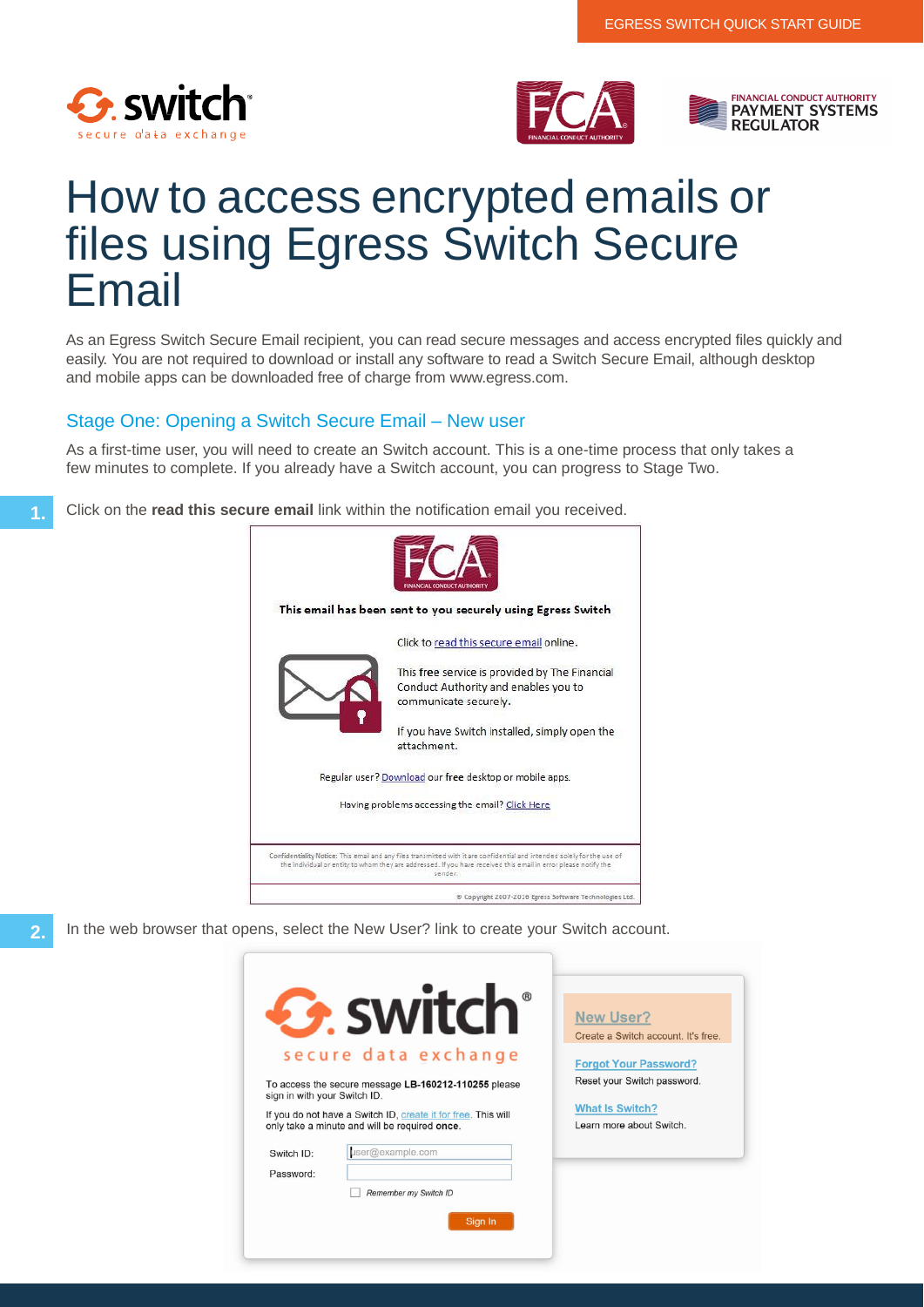|                     | Please enter your details below to create a new Egress Switch user account.                                 |
|---------------------|-------------------------------------------------------------------------------------------------------------|
|                     |                                                                                                             |
| Email (Switch ID):* | user@domain.com                                                                                             |
| First name:*        | First nat If you have received a secure message, use the<br>email address where you received it as your ID. |
| Last name:*         | Last name                                                                                                   |
| Phone number:       | +44 55 5555 5555                                                                                            |
|                     | We will not contact you unless you forget your password and security questions                              |

**5.** Create a password to access the account. Use the dropdown menus to select suitable security questions and specify answers to them. Please note, the answers to your security questions will be used in the event that you need to reset your password.

| Password:*         | Password                                                                          |             |
|--------------------|-----------------------------------------------------------------------------------|-------------|
| Confirm password:* | Confirm password                                                                  |             |
|                    | Minimum 8 characters, with at least 1 lower case and either 1 upper case / number |             |
| Question #1:       | What is the name of your eldest cousin?                                           |             |
| Answer #1:*        | Answer #1                                                                         |             |
| Question #2:       | What make was your first car?                                                     | $\check{ }$ |
| Answer #2:*        | Answer#2                                                                          |             |

An activation code will be sent to the email address you used to register for your Switch account. If you do not receive your activation code within 5 minutes, please check your Junk or Spam folder.

**6.** Copy the code into the Activation code field and select Submit Activation Code.

| Activation code:* |                        |
|-------------------|------------------------|
|                   | Submit Activation Code |

**7.** A new window will open once you have completed the sign-up process. Select Read your message now to view the secure message.

Important note: Egress Switch is an information security product. While every precaution has been taken to ensure the highest level of security and integrity of data at all times, you should be extra vigilant for suspicious activity and never write down or share your Switch account credentials with anyone.